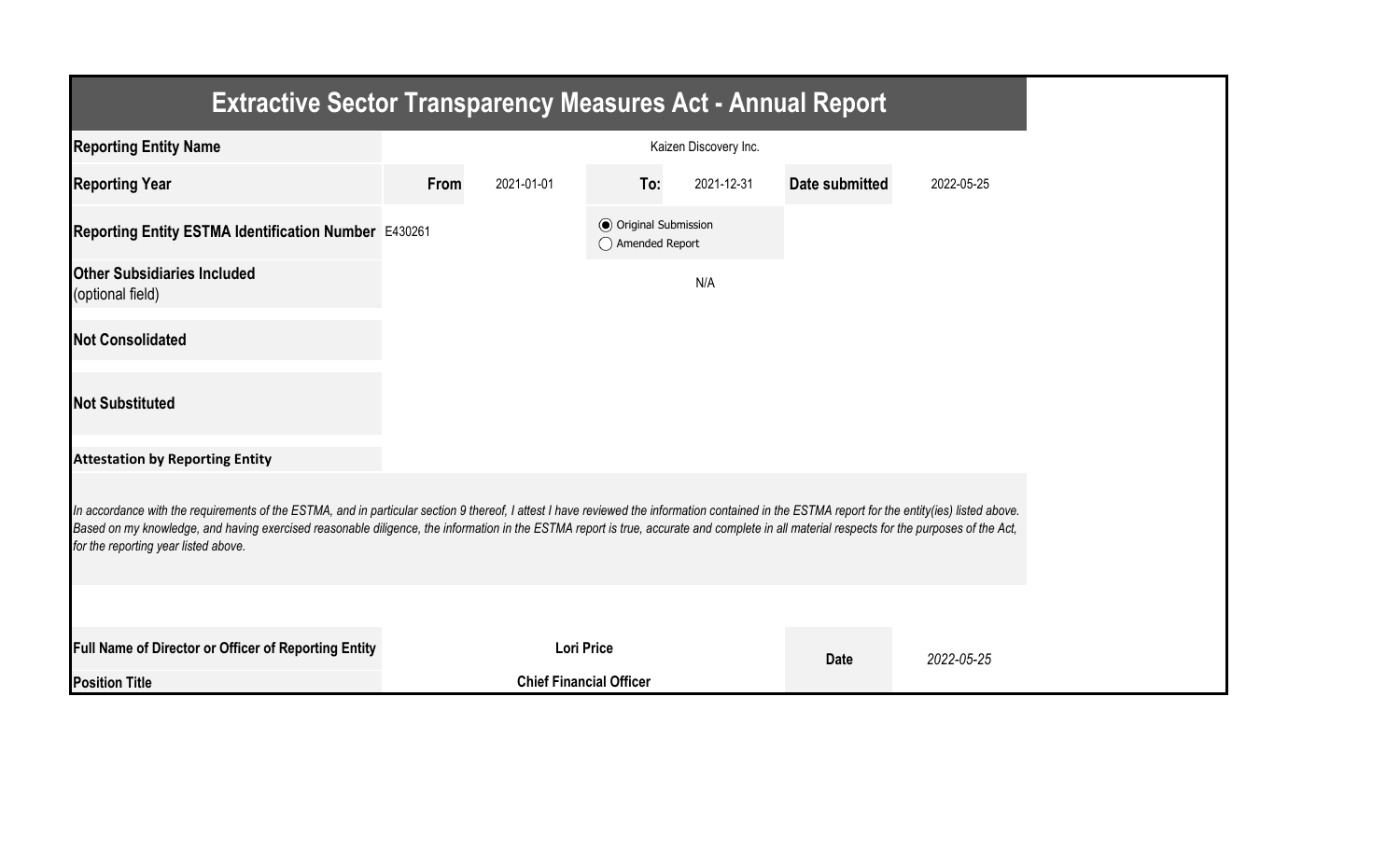| <b>Extractive Sector Transparency Measures Act - Annual Report</b>                                                                                                               |                                       |                                                                                 |                                         |                  |         |                                |                |                  |                                               |                                      |                                                                                                                                                                                                               |  |
|----------------------------------------------------------------------------------------------------------------------------------------------------------------------------------|---------------------------------------|---------------------------------------------------------------------------------|-----------------------------------------|------------------|---------|--------------------------------|----------------|------------------|-----------------------------------------------|--------------------------------------|---------------------------------------------------------------------------------------------------------------------------------------------------------------------------------------------------------------|--|
| <b>Reporting Year</b><br><b>Reporting Entity Name</b><br><b>Reporting Entity ESTMA</b><br><b>Identification Number</b><br><b>Subsidiary Reporting Entities (if</b><br>necessary) | From:                                 | 2021-01-01                                                                      | To:<br>Kaizen Discovery Inc.<br>E430261 | 2021-12-31       |         | <b>Currency of the Report</b>  | CAD            |                  |                                               |                                      |                                                                                                                                                                                                               |  |
| <b>Payments by Payee</b>                                                                                                                                                         |                                       |                                                                                 |                                         |                  |         |                                |                |                  |                                               |                                      |                                                                                                                                                                                                               |  |
| Country                                                                                                                                                                          | Payee Name <sup>1</sup>               | Departments, Agency, etc<br>within Payee that Received<br>Payments <sup>2</sup> | <b>Taxes</b>                            | <b>Royalties</b> | Fees    | <b>Production Entitlements</b> | <b>Bonuses</b> | <b>Dividends</b> | Infrastructure<br><b>Improvement Payments</b> | <b>Total Amount paid to</b><br>Payee | Notes <sup>34</sup>                                                                                                                                                                                           |  |
| Peru                                                                                                                                                                             | Government of the<br>Republic of Peru | Ministry of Energy and Mines                                                    |                                         |                  | 326,000 |                                |                |                  |                                               | 326,000                              | Payment of C\$326,000 remitted in<br>U.S. dollars (\$40,000) and Peruvian<br>Soles (853,000) has been converted<br>to Canadian dollars using average<br>exchange rates of 1.2535 and<br>0.3235, respectively. |  |
| Peru                                                                                                                                                                             | Government of the<br>Republic of Peru | National Water Authority                                                        |                                         |                  | 100     |                                |                |                  |                                               |                                      | Payments remitted in Peruvian Soles<br>100 and has been converted to Canadian<br>dollars using an average exchange<br>rate of 0.3235                                                                          |  |
| Peru                                                                                                                                                                             | Government of the<br>Republic of Peru | Ministry of Culture                                                             |                                         |                  | 1,000   |                                |                |                  |                                               |                                      | Payments remitted in Peruvian Soles<br>1,000 and has been converted to Canadian<br>dollars using an average exchange<br>rate of 0.3235                                                                        |  |
| <b>Additional Notes:</b><br><sup>1</sup> Enter the proper name of the Payee receiving the money (i.e. the municipality of x, the province of y, national government of z).       |                                       |                                                                                 |                                         |                  |         |                                |                |                  |                                               |                                      |                                                                                                                                                                                                               |  |

<sup>2</sup> Optional field.

<sup>3</sup>When payments are made in-kind, the notes field must highlight which payment includes in-kind contributions and the method for calculating the value of the payment.

Any payments made in currencies other than the report currency must be identified. The Reporting Entity may use the Additional notes row or the Notes column to identify any payments that are converted, along with the excha